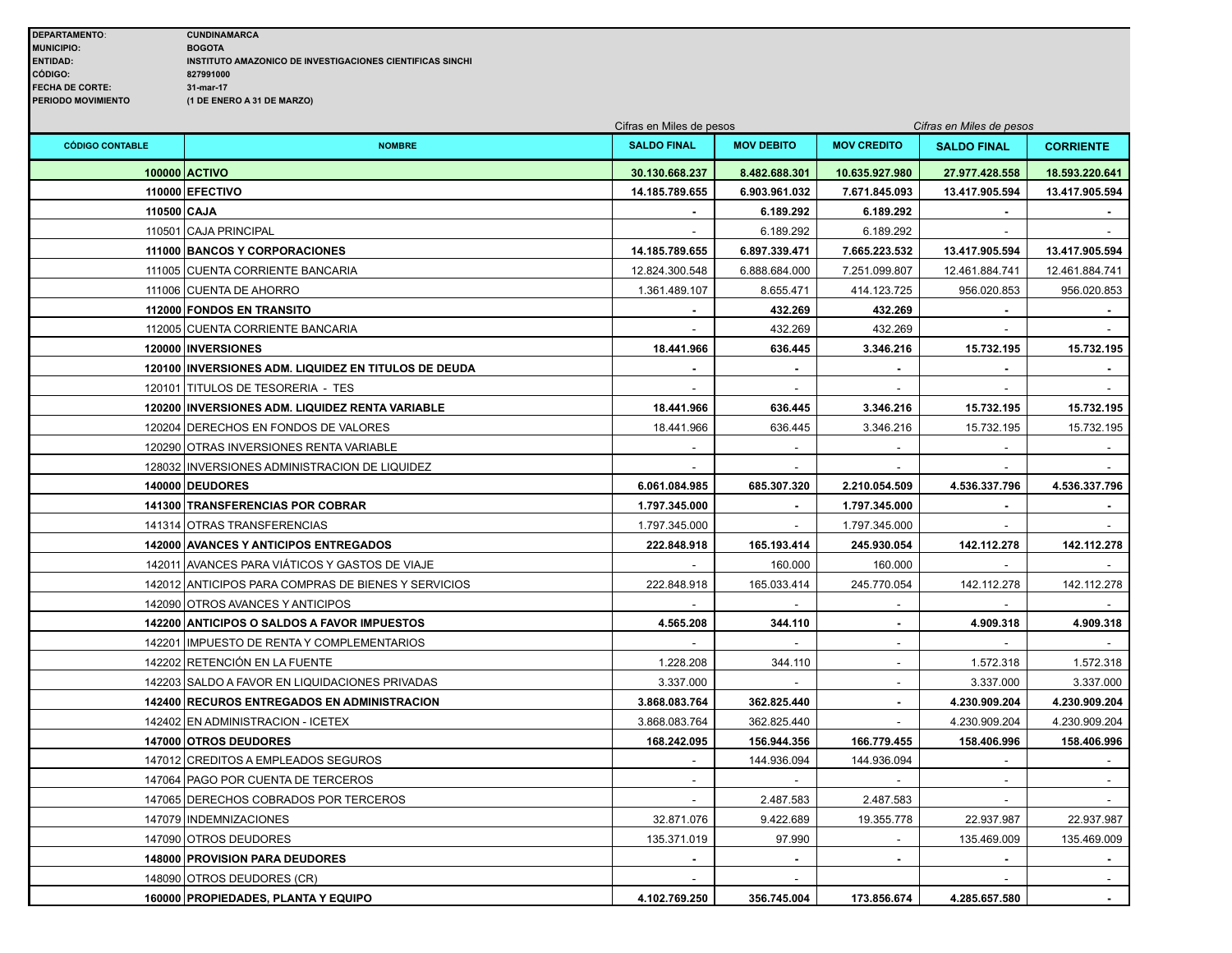| <b>160500 TERRENOS</b>                                   | 220.981.817     | $\blacksquare$ | $\sim$                   | 220.981.817     |             |
|----------------------------------------------------------|-----------------|----------------|--------------------------|-----------------|-------------|
| 160501 URBANOS                                           | 204.445.972     | $\blacksquare$ |                          | 204.445.972     |             |
| 160502 RURALES                                           | 16.535.845      | $\blacksquare$ |                          | 16.535.845      |             |
| 161500 CONSTRUCCIONES EN CURSO                           | 6.713.087       | $\blacksquare$ |                          | 6.713.087       | $\sim$      |
| 161501 EDIFICACIONES                                     | 6.713.087       |                |                          | 6.713.087       |             |
| 164000 EDIFICACIONES                                     | 1.716.846.981   | $\sim$         |                          | 1.716.846.981   |             |
| 164001 EDIFICIOS Y CASAS                                 | 1.716.846.981   |                |                          | 1.716.846.981   |             |
| 165500 MAQUINARIA Y EQUIPO                               | 465.252.197     | 2.853.600      | 11.794.000               | 456.311.797     |             |
| 165508 EQUIPOS AGRICOLAS                                 | 465.252.197     | 2.853.600      | 11.794.000               | 456.311.797     |             |
| 165511 HERRAMIENTAS Y ACCESORIOS                         |                 |                |                          |                 |             |
| 165590 OTROS MAQUINARIA Y EQUIPO                         |                 |                |                          |                 |             |
| 166000 EQUIPO MEDICO Y CIENTIFICO                        | 3.519.720.934   | 188.438.019    | 34.541.062               | 3.673.617.891   |             |
| 166001 EQUIPO DE INVESTIGACION                           | 1.126.869.027   | 83.528.780     | 3.596.786                | 1.206.801.021   |             |
| 166002 EQUIPO DE LABORATORIO                             | 2.392.851.907   | 104.909.239    | 30.944.276               | 2.466.816.870   |             |
| 166500 MUEBLES ENSERES EQUIPOS DE OFICINA                | 1.070.376.193   | 15.964.713     | 771.290                  | 1.085.569.616   |             |
| 166501 MUEBLES Y ENSERES                                 | 754.711.777     | 11.351.302     | 771.290                  | 765.291.789     |             |
| 166502 EQUIPOS Y MAQUINAS DE OFICINA                     | 315.664.416     | 4.613.411      |                          | 320.277.827     |             |
| 167000 EQUIPOS DE COMUNICACIÓN Y COMPUTACIÓN             | 845.816.167     | 88.195.159     | 1.056.160                | 932.955.166     |             |
| 167001 EQUIPO DE COMUNICACIÓN.                           | 108.350.439     |                | 1.056.160                | 107.294.279     |             |
| 167002 EQUIPO DE COMPUTACIÓN                             | 737.465.728     | 88.195.159     |                          | 825.660.887     |             |
| 167500 EQUIPO DE TRANSPORTE TRACCION Y ELEVACION         | 299.435.381     | 25.021.826     | 1.580.000                | 322.877.207     | $\sim$      |
| 167502 TERRESTRE                                         | 116.762.133     |                |                          | 116.762.133     | $\sim$      |
| 167504 MARITIMO Y FLUVIAL                                | 182.673.248     | 25.021.826     | 1.580.000                | 206.115.074     | $\sim$      |
| 167590 OTROS EQUIPOS DE TRANSPORTE, TRACCION Y ELEVACION |                 |                |                          |                 |             |
| 168500 DEPRECIACIÓN ACUMULADA (CR)                       | (4.042.373.507) | 36.271.687     | 124.114.162              | (4.130.215.982) |             |
| 168501 EDIFICACIONES                                     | (631.054.514)   |                | 8.584.233                | (639.638.747)   |             |
| 168504   MAQUINARIA Y EQUIPO                             | (150.248.217)   | 3.865.928      | 8.652.823                | (155.035.112)   |             |
| 168505 EQUIPO MEDICO Y CIENTIFICO                        | (1.826.484.965) | 30.630.334     | 57.412.406               | (1.853.267.037) |             |
| 168506 MUEBLES ENSERES Y EQUIPO DE OFICINA               | (653.704.322)   | 442.798        | 13.357.822               | (666.619.346)   |             |
| 168507 EQUIPO DE COMUNICACIÓN Y COMPUTACION              | (515.212.150)   | 507.526        | 32.114.473               | (546.819.097)   |             |
| 168508 EQUIPO DE TRANSPORTE TRACCION Y ELEVACION         | (265.669.339)   | 825.101        | 3.992.405                | (268.836.643)   |             |
| 190000 OTROS ACTIVOS                                     | 5.762.582.382   | 536.038.500    | 576.825.488              | 5.721.795.394   | 623.245.056 |
| 190500 GASTOS PAGADOS POR ANTICIPADO                     | 135.679.585     | 1.931.767      | 37.642.352               | 99.969.000      | 99.969.000  |
| 190501 SEGUROS.                                          | 135.679.585     | 1.931.767      | 37.642.352               | 99.969.000      | 99.969.000  |
| 191000 CARGOS DIFERIDOS                                  | 534.713.226     | 523.100.660    | 534.537.830              | 523.276.056     | 523.276.056 |
| 191001 MARTERIALES Y SUMINISTROS                         | 532.818.005     | 518.562.476    | 529.806.893              | 521.573.588     | 521.573.588 |
| 191021 ELEMENTOS DE ASEO LAVANDERIA Y CAFETERIA          | 1.767.117       | 4.448.184      | 4.523.337                | 1.691.964       | 1.691.964   |
| 191022 COMBUSTIBLES Y LUBRICANTES                        | 128.104         | 90.000         | 207.600                  | 10.504          | 10.504      |
| 192000 BIENES NTREGADOS A TERCEROS                       | 75.710.822      | $\blacksquare$ |                          | 75.710.822      |             |
| 192005 BIENES MUEBLES EN COMODATO                        | 23.978.674      | $\sim$         |                          | 23.978.674      |             |
| 192006 BIENES INMUEBLES EN COMODATO                      | 51.732.148      | $\sim$         | $\overline{\phantom{a}}$ | 51.732.148      |             |
| 192500 AMORTIZACION ACUMUL DE BS ENTREGADOS A TERCEROS   | (906.427)       | $\sim$         |                          | (906.427)       |             |
| 192505 BIENES MUEBLES EN COMODATO                        | (906.427)       | $\blacksquare$ |                          | (906.427)       |             |
| 192506 BIENES INMUEBLES EN COMODATO                      |                 | ٠              |                          |                 |             |
| 194100 BIENES ADQUIRIDOS EN LEASING                      | 50.389.998      | $\blacksquare$ |                          | 50.389.998      |             |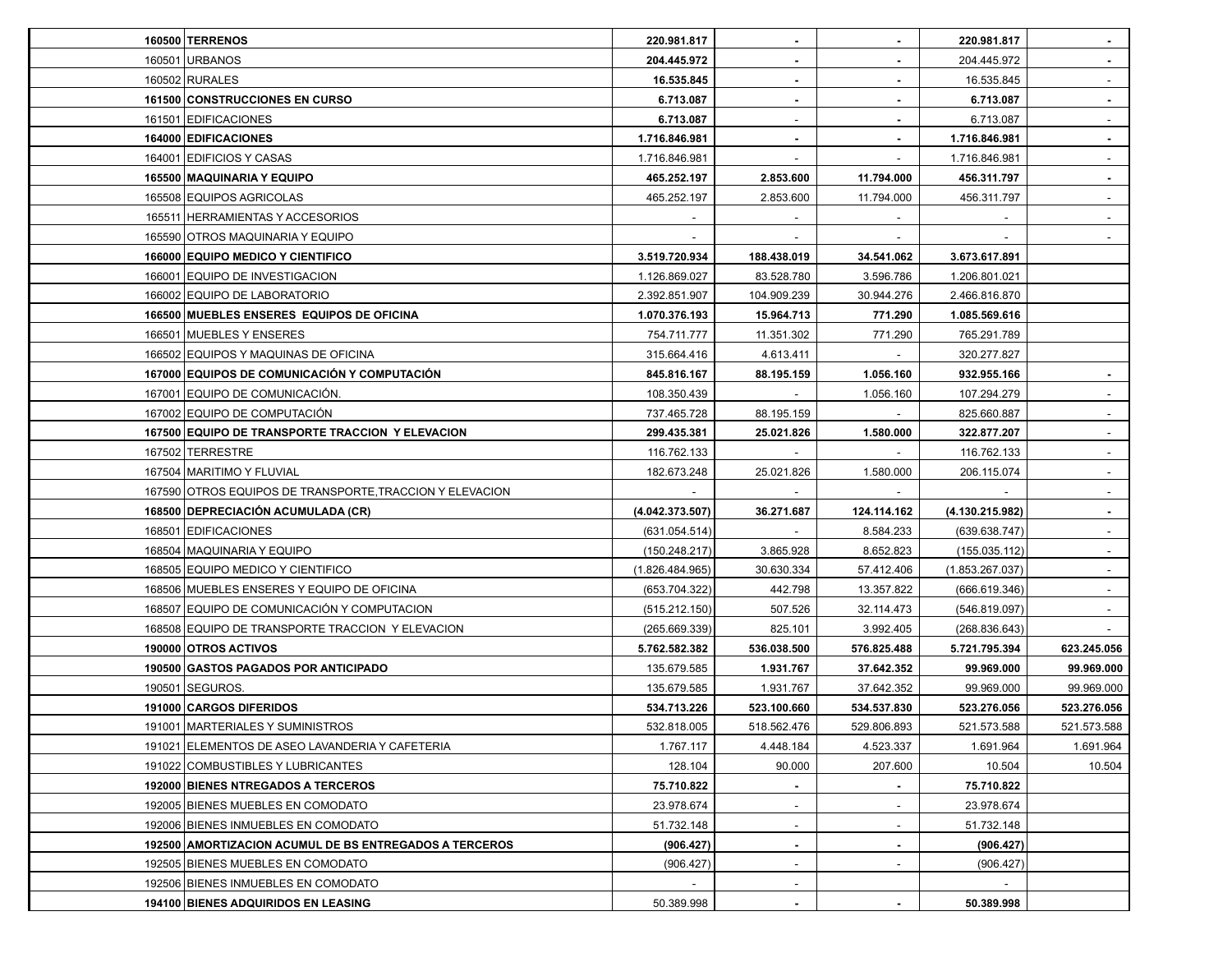| 194104 EQUIPO DE TRANSPORTE TERRESTRE                       | 50.389.998               | $\sim$         | $\sim$                     | 50.389.998               |                          |
|-------------------------------------------------------------|--------------------------|----------------|----------------------------|--------------------------|--------------------------|
| 194200 DEPRECIACION BS ADQUIRIDOS EN LEASING                | (44.791.104)             |                | 4.199.166                  | (48.990.270)             |                          |
| 194203 EQUIPO DE TRANSPORTE TERRESTRE                       | (44.791.104)             |                | 4.199.166                  | (48.990.270)             |                          |
| 196000 BIENES DE ARTE Y CULTURA                             | 107.428.778              | 11.006.073     | 446.140                    | 117.988.711              |                          |
| 196007 LIBROS Y PUBLICACIONESDE INVESTIGACION Y CONSULTORIA | 107.428.778              | 11.006.073     | 446.140                    | 117.988.711              |                          |
| 197000 INTANGIBLES                                          | 125.646.033              | $\sim$         |                            | 125.646.033              | 125.646.033              |
| 197008 SOFTWARE                                             |                          |                |                            |                          |                          |
| 197009 SERVIDUMBRES                                         | 125.646.033              | $\sim$         |                            | 125.646.033              | 125.646.033              |
| 197500 AMORTIZACIÓN ACUM DE INTANGIBLES                     | (125.646.033)            | $\sim$         | ۰                          | (125.646.033)            | (125.646.033)            |
| 197508 SOFTWARE                                             | $\sim$                   | $\sim$         | $\overline{\phantom{a}}$   | $\sim$                   |                          |
| 197509 SERVIDUMBRES                                         | (125.646.033)            | $\sim$         |                            | (125.646.033)            | (125.646.033)            |
| 199900 VALORIZACIONES                                       | 4.904.357.504            |                |                            | 4.904.357.504            |                          |
| 199952 TERRENOS                                             | 2.741.289.509            | $\sim$         |                            | 2.741.289.509            |                          |
| 199953 CONSTRUCCIONES                                       | 2.163.067.995            |                |                            | 2.163.067.995            |                          |
| 200000 PASIVO                                               | 17.421.836.103           | 15.394.923.464 | 10.810.004.831             | 12.836.917.470           | 2.160.426.105            |
| 230000 OPERACIONES DE FINANCE                               | 82.640                   |                |                            | 82.640                   |                          |
| 230700 OPERACIONES DE FINANC INT DE LARGO                   | 82.640                   |                |                            | 82.640                   |                          |
| 230709 CONTRATOS LEASING                                    | 82.640                   |                |                            | 82.640                   |                          |
| 240000 CUENTAS POR PAGAR                                    | 15.397.865.209           | 8.951.190.954  | 5.943.741.289              | 12.390.415.544           | 1.714.006.819            |
| 240100 ADQUISICION DE BIENES Y SERVICIOS NACIONALES         | 1.311.473.414            | 3.196.359.393  | 3.055.112.643              | 1.170.226.664            | 1.170.226.664            |
| 240101 BIENES Y SERVICIOS                                   | 244.467.502              | 829.565.661    | 651.617.937                | 66.519.778               | 66.519.778               |
| 240102 PROYECTOS DE INVERSION                               | 1.067.005.912            | 2.366.793.732  | 2.403.494.706              | 1.103.706.886            | 1.103.706.886            |
|                                                             |                          |                |                            |                          |                          |
| 242500 ACREEDORES                                           | 264.241.930              | 2.037.295.045  | 2.217.110.266              | 444.057.151              | 444.057.151              |
| 242504 SERVICIOS PUBLICOS                                   | 9.244.518                | 57.801.667     | 54.606.496                 | 6.049.347                | 6.049.347                |
| 242507 ARRENDAMIENTOS                                       | 4.612.514                | 16.798.318     | 18.438.834                 | 6.253.030                | 6.253.030                |
| 242508 VIATICOS Y GASTOS DE VIAJE                           | 6.607.894                | 234.279.917    | 242.686.883                | 15.014.860               | 15.014.860               |
| 242510 SEGUROS                                              |                          | 7.016.829      | 7.016.829                  |                          |                          |
| 242513 SALDOS A FAVOR DE BENEFICIARIOS                      |                          | 942.416        | 942.416                    |                          |                          |
| 242518 APORTES A FONDOS PENSIONALES                         | $\overline{\phantom{a}}$ | 150.714.925    | 229.488.314                | 78.773.389               | 78.773.389               |
| 242519 APORTES A SEGURIDAD SOCIAL                           |                          | 89.274.144     | 141.150.295                | 51.876.151               | 51.876.151               |
| 242520 APORTE ICBF SENA CAJAS DE COMPENSAC                  | $\overline{\phantom{a}}$ | 64.278.605     | 101.124.057                | 36.845.452               | 36.845.452               |
| 242522 COOPERATIVAS                                         | $\overline{\phantom{a}}$ |                | 112.247                    | 112.247                  | 112.247                  |
| 242524 EMBARGOS JUDICIALES                                  | 17.708                   | 33.820         |                            | 8.056                    | 8.056                    |
| 242532 APORTES RIESGOS PROFESIONALES                        |                          | 6.488.125      | 24.168<br>10.225.270       |                          |                          |
|                                                             |                          |                |                            | 3.737.145                | 3.737.145                |
| 242535 LIBRANZAS                                            |                          | 28.041.828     | 65.343.575                 | 37.301.747               | 37.301.747               |
| 242546 CONTRATOS DE MEDICINA PREPAGADA<br>242553 SERVICIOS  | 243.759.296              | 1.381.624.451  | 4.764.900<br>1.339.039.604 | 4.764.900<br>201.174.449 | 4.764.900<br>201.174.449 |
| 242590 OTROS ACREEDORES                                     | $\sim$                   | $\sim$         |                            |                          |                          |
| 243600 RETENCIÓN EN LA FUENTE E IMPUESTO DE TIMBRE          | 135.929.000              | 318.092.034    | 2.146.378<br>276.365.270   | 2.146.378<br>94.202.236  | 2.146.378<br>94.202.236  |
| 243603 HONORARIOS                                           | 25.852.000               | 38.845.655     | 15.166.329                 | 2.172.674                | 2.172.674                |
| 243605 SERVICIOS                                            | 7.454.000                | 11.568.000     | 10.621.858                 | 6.507.858                | 6.507.858                |
| 243606 ARRENDAMIENTOS                                       | 223.000                  | 654.000        | 668.063                    | 237.063                  | 237.063                  |
| 243608 COMPRAS                                              | 2.252.000                | 5.769.000      | 4.015.635                  | 498.635                  | 498.635                  |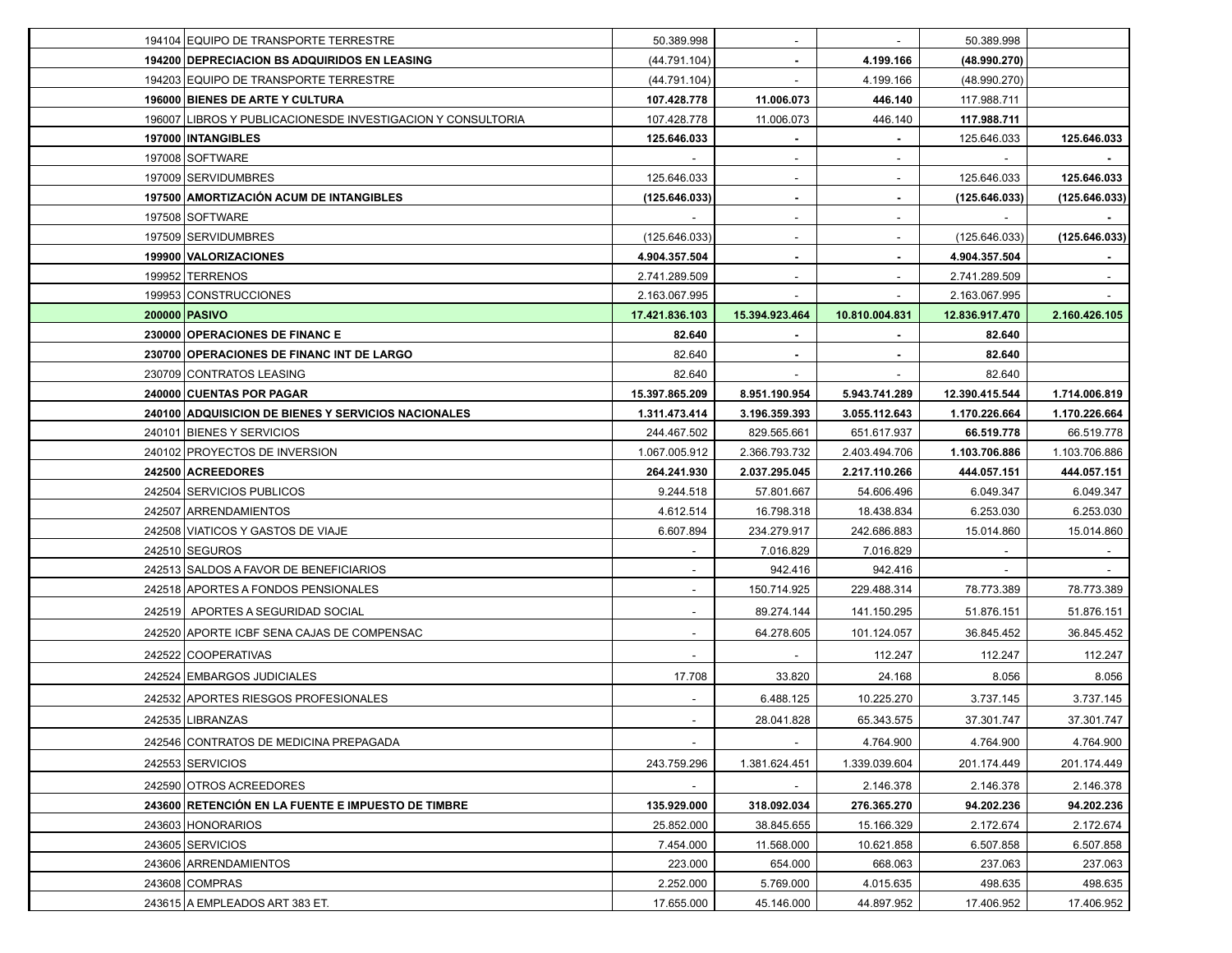| 243616 A EMPLEADOS ART 384 ET.                           | 2.483.000                | 6.447.000      | 3.964.000                      | $\sim$                   |             |
|----------------------------------------------------------|--------------------------|----------------|--------------------------------|--------------------------|-------------|
| 243625 IMPUESTO A LAS VENTAS RETENIDO POR CONSIGNAR      | 4.419.000                | 11.365.621     | 9.485.570                      | 2.538.949                | 2.538.949   |
| 243627 RETENCION DE IMPUESTO DE INDUSTRIA Y COMERCIO POR | 5.502.000                | 10.535.045     | 6.346.035                      | 1.312.990                | 1.312.990   |
| 243690 OTRAS RETENCIONES                                 | 70.089.000               | 187.761.713    | 181.199.828                    | 63.527.115               | 63.527.115  |
| 244000 IMPUESTOS, CONTRIBUCIONES Y TASAS POR PAGAR       | 6.526.198                | 3.597.123      | 2.591.693                      | 5.520.768                | 5.520.768   |
| 244001 RENTA Y COMPLEMENTARIOS                           | 4.017.000                |                |                                | 4.017.000                | 4.017.000   |
| 244023 CONTRIBUCIONES                                    | 2.509.198                | 3.597.123      | 2.591.693                      | 1.503.768                | 1.503.768   |
| 245000 AVANCES Y ANTICIPOS RECIBIDOS                     |                          |                |                                |                          |             |
| 245001 ANTICIPOS SOBRE VENTAS DE BIENES Y SERVICIOS      |                          | $\blacksquare$ |                                | ٠                        |             |
| 245003 ANTICIPOS SOBRE CONVENIOS Y ACUERDOS              | $\sim$                   | $\sim$         | $\overline{\phantom{a}}$       | $\sim$                   | $\sim$      |
| 245300 RECURSOS RECIBIDOS EN ADMINISTRACION              | 13.679.694.667           | 3.395.847.359  | 392.561.417                    | 10.676.408.725           | $\sim$      |
| 245301 EN ADMINISTRACION                                 | 13.679.694.667           | 3.395.847.359  | 392.561.417                    | 10.676.408.725           |             |
| 250000 OBLIGACIONES LABORALES Y DE SEGURIDAD SOCIAL      | 226.543.254              | 974.954.391    | 945.963.816                    | 197.552.679              | 197.552.679 |
| 250500 SALARIOS Y PRESTACIONES SOCIALES                  | 226.543.254              | 974.954.391    | 945.963.816                    | 197.552.679              | 197.552.679 |
| 250501 NOMINA POR PAGAR                                  |                          | 945.931.692    | 945.963.816                    | 32.124                   | 32.124      |
| 250502 CESANTIAS                                         |                          |                |                                |                          |             |
| 250503 INTERESES SOBRE CESANTIAS                         | 24.295.716               | 24.295.716     |                                |                          |             |
| 250504   VACACIONES                                      | 142.443.350              | 4.726.983      |                                | 137.716.367              | 137.716.367 |
| 250505 PRIMA DE VACACIONES                               | 59.804.188               | $\sim$         | $\overline{\phantom{a}}$       | 59.804.188               | 59.804.188  |
| 250506 PRIMA DE SERVICIOS                                |                          | $\sim$         | ٠                              | $\sim$                   |             |
| 250507 PRIMA DE NAVIDAD                                  | $\overline{\phantom{a}}$ | $\sim$         |                                | $\overline{\phantom{a}}$ | $\sim$      |
| 250508 INDEMNIZACIONES                                   |                          |                |                                |                          |             |
| 270000 PASIVOS ESTIMADOS                                 |                          | 13.856.735     | 262.723.342                    | 248.866.607              | 248.866.607 |
|                                                          |                          |                |                                |                          |             |
| 270500 PROVISON PARA OBLIGACIONES FISCALES               |                          |                |                                |                          |             |
| 270501 IMPUESTO DE RENTA Y COMPLEMENTARIOS               |                          |                |                                |                          |             |
| 271500 PROVISION PARA PRESTACIONES SOCIALES              |                          | 13.856.735     | 262.723.342                    | 248.866.607              | 248.866.607 |
| 271501 CESANTIAS                                         |                          | 307.016        | 57.316.372                     | 57.009.356               | 57.009.356  |
| 271502 INTERESES SOBRE CESANTIAS                         |                          | 5.157          | 6.877.984                      | 6.872.827                | 6.872.827   |
| 271503 VACACIONES                                        |                          | 10.053.659     | 54.602.165                     | 44.548.506               | 44.548.506  |
| 271504 PRIMA DE SERVICIOS                                |                          | 279.366        | 57.316.372                     | 57.037.006               | 57.037.006  |
| 271506 PRIMA DE VACACIONES                               |                          | 2.932.171      | 29.294.077                     | 26.361.906               | 26.361.906  |
| 271512 OTRAS PRIMAS                                      |                          | 279.366        | 57.316.372                     | 57.037.006               | 57.037.006  |
| 290000 OTROS PASIVOS                                     | 1.797.345.000            | 5.454.921.384  | 3.657.576.384                  |                          |             |
| 291500 CREDITOS DIFERIDOS                                | 1.797.345.000            | 5.454.921.384  | 3.657.576.384                  |                          |             |
| 291522 TRANSFERENCIAS CONDICIONADAS                      | 1.797.345.000            | 5.454.921.384  | 3.657.576.384                  | $\sim$                   |             |
| 300000 PATRIMONIO                                        | 12.708.832.135           | 3.034.246.959  |                                | 12.567.492.782           | $\sim$      |
| 320000 PATRIMONIO INSTITUCIONAL                          | 12.708.832.135           | 3.034.246.959  | 2.892.907.606<br>2.892.907.606 | 12.567.492.782           |             |
| 320800 CAPITAL FISCAL                                    | 5.897.846.366            | 567.896.250    | 2.324.878.717                  | 7.654.828.833            | $\sim$      |
| 320801 CAPITAL FISCAL                                    | 5.897.846.366            | 567.896.250    | 2.324.878.717                  | 7.654.828.833            | $\sim$      |
| 322500 RESULTADOS DE EJERCICIOS ANTERIORES               | $\blacksquare$           | $\sim$         | $\blacksquare$                 | $\sim$                   | $\sim$      |
| 322501 UTILIDADES O EXCEDENTES ACUMULADOS                | $\sim$                   | $\sim$         |                                | $\overline{\phantom{a}}$ | $\sim$      |
| 322502 PERDIDA O DEFICIT ACUMULADO                       |                          |                |                                | $\sim$                   |             |
| 322504 PERDIDA ACUMULADA POR EXPOSICIÓN A LA INFLACIÓN   |                          |                |                                | $\sim$                   | $\sim$      |
| 323000 RESULTADO DEL EJERCICIO                           | 2.324.878.717            | 2.324.878.717  |                                | $\sim$                   | $\sim$      |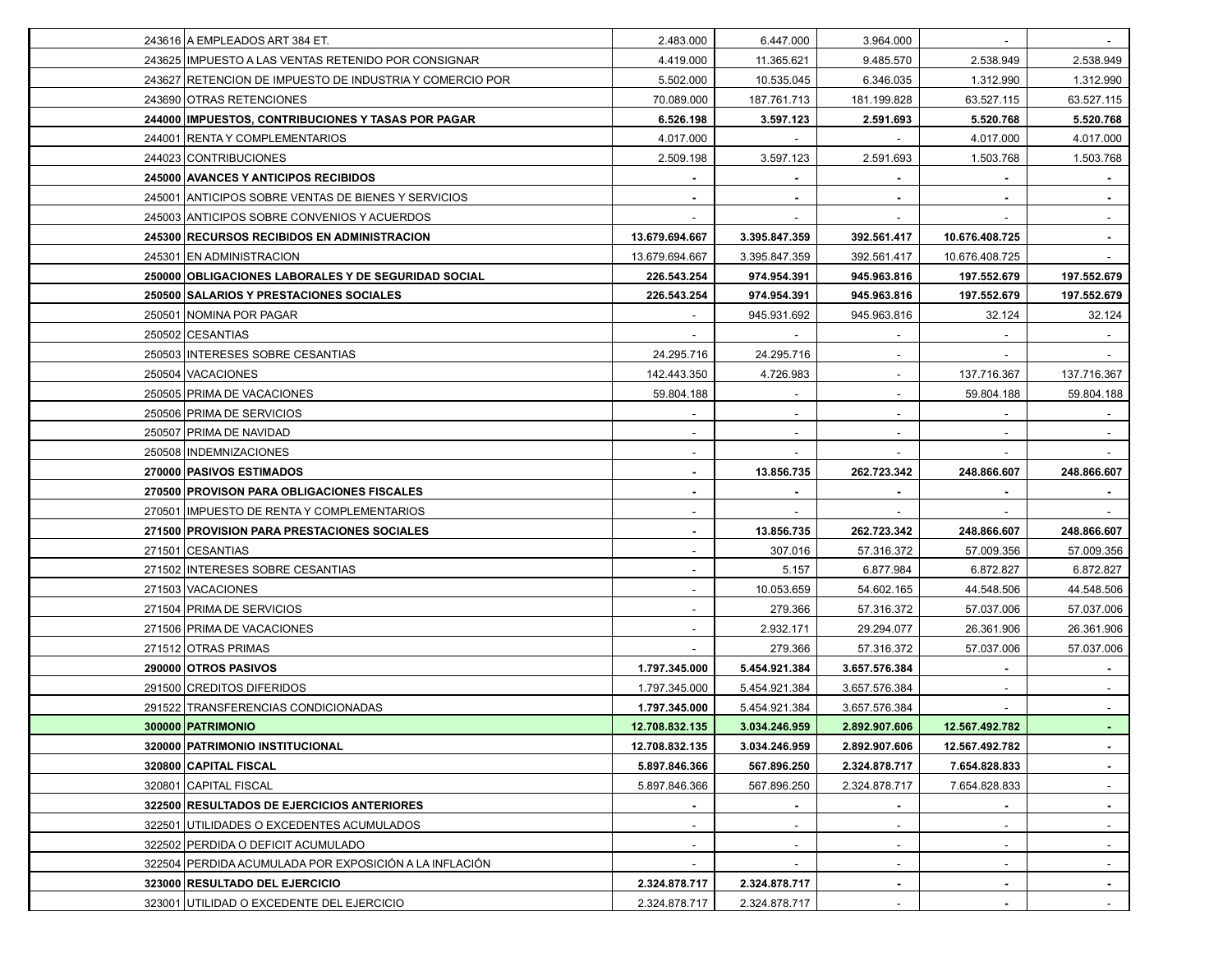| 323002 PERDIDA O DÉFICIT DEL EJERCICIO                  | $\sim$                   | $\overline{\phantom{a}}$ | $\overline{\phantom{a}}$ |               | $\sim$                   |
|---------------------------------------------------------|--------------------------|--------------------------|--------------------------|---------------|--------------------------|
| 323500 SUPERAVIT POR DONACIONES                         | 45.863.848               | $\blacksquare$           |                          | 45.863.848    | $\sim$                   |
| 323502 EN ESPECIE                                       | 45.863.848               | $\blacksquare$           |                          | 45.863.848    | $\sim$                   |
| 324000 SUPERAVIT POR VALORIZACION                       | 4.904.357.504            | $\blacksquare$           |                          | 4.904.357.504 | $\sim$                   |
| 324052 TERRENOS                                         | 2.741.289.509            | $\sim$                   |                          | 2.741.289.509 | $\sim$                   |
| 324053 CONSTRUCCIONES                                   | 2.163.067.995            | $\overline{\phantom{a}}$ |                          | 2.163.067.995 | $\blacksquare$           |
| 324500 REVALORIZACION DEL PATRIMONIO                    | 35.640.333               | $\blacksquare$           |                          | 35.640.333    | $\overline{\phantom{a}}$ |
| 324504 DONACIONES                                       | 35.640.333               | $\blacksquare$           |                          | 35.640.333    | $\blacksquare$           |
| 325500 PATRIMONIO INSTITUCIONAL                         | 27.304.000               | $\sim$                   |                          | 27.304.000    | $\sim$                   |
| 325530 BIENES PENDIENTES DE LEGALIZAR                   | 27.304.000               | $\sim$                   |                          | 27.304.000    | $\sim$                   |
| 325800 EFECTOS DEL SANEAMIENTO                          |                          | $\sim$                   |                          |               | $\sim$                   |
| 325806 PROPIEDADES PLANTA Y EQUIPO                      |                          |                          |                          |               |                          |
| 327000 PROVISIONES DEPRECIACIONES Y AMORTIZACIONES (DB) | (527.058.633)            | 141.471.992              | 568.028.889              | (100.501.736) |                          |
| 327003 DEPRECIACION PROPIEDAD PLANTA Y EQUIPO           | (527.058.633)            | 141.471.992              | 568.028.889              | (100.501.736) |                          |
| 400000   INGRESOS                                       |                          | 1.843.124                | 5.515.639.228            | 5.513.796.104 | $\sim$                   |
| 440000 TRANSFERENCIAS                                   |                          | $\blacksquare$           | 5.454.921.384            | 5.454.921.384 |                          |
| 442800 OTRAS TRANSFERENCIAS                             |                          |                          | 5.454.921.384            | 5.454.921.384 |                          |
| 442802 PARA PROYECTOS DE INVERSION                      |                          | $\sim$                   | 3.554.270.000            | 3.554.270.000 |                          |
| 442803 PARA GASTOS DE FUNCIONAMIENTO                    | $\overline{\phantom{a}}$ | $\sim$                   | 1.900.651.384            | 1.900.651.384 | $\sim$                   |
| 480000 OTROS INGRESOS                                   | $\sim$                   | 1.843.124                | 60.717.844               | 58.874.720    | $\sim$                   |
| 480500 FINANCIEROS                                      |                          | 848.682                  | 5.552.292                | 4.703.610     | $\sim$                   |
| 480522 INTERESES SOBRE DEPOSITOS                        |                          | 848.682                  | 5.552.292                | 4.703.610     | $\sim$                   |
| 480590 OTROS INGRESOS FINANCIEROS                       |                          |                          |                          |               |                          |
| 481000 EXTRAORDINARIOS                                  |                          | 994.442                  | 55.104.384               | 54.109.942    |                          |
| 481047 APROVECHAMIENTOS                                 |                          | 994.442                  | 55.104.384               | 54.109.942    | $\blacksquare$           |
| 481008 RECUPERACIONES                                   |                          |                          | $\sim$                   |               | $\blacksquare$           |
| <b>481500 AJUSTES DE EJERCICIOS ANTERIORES</b>          |                          |                          | 61.168                   | 61.168        | $\blacksquare$           |
| 481559 OTROS INGRESOS                                   |                          |                          | 61.168                   | 61.168        | $\blacksquare$           |
| 500000 GASTOS                                           |                          | 2.940.777.798            |                          | 2.940.777.798 | ٠                        |
| 510000 ADMINISTRACIÓN                                   |                          | 868.762.826              | ٠                        | 868.762.826   | $\sim$                   |
| 510100 SUELDOS Y SALARIOS                               |                          | 543.641.176              |                          | 543.641.176   | $\sim$                   |
| 510101 SUELDOS DEL PERSONAL                             |                          | 286.720.161              |                          | 286.720.161   |                          |
| 510103 HORAS EXTRAS Y FESTIVOS                          |                          | 1.152.860                |                          | 1.152.860     |                          |
| 510109 HONORARIOS                                       |                          | 9.180.513                |                          | 9.180.513     |                          |
| 510113 PRIMA DE VACACIONES                              |                          | 11.473.434               | $\sim$                   | 11.473.434    | $\sim$                   |
| 510117 VACACIONES                                       | $\sim$                   | 16.258.857               | $\sim$                   | 16.258.857    | $\sim$                   |
| 510123 AUXILIO DE TRANSPORTE                            |                          | 1.496.520                |                          | 1.496.520     | ۰.                       |
| 510124 CESANTIAS                                        | $\overline{\phantom{a}}$ | 22.502.930               | $\overline{\phantom{a}}$ | 22.502.930    | $\sim$                   |
| 510125 INTERESES A LAS CESANTIAS                        | $\sim$                   | 2.700.356                | $\sim$                   | 2.700.356     | $\sim$                   |
| 510130 CAPACITACION BIENESTAR SOCIAL Y ESTIMULOS        | $\sim$                   | 22.173.958               | $\sim$                   | 22.173.958    | $\sim$                   |
| 510131 DOTACION Y SUMINISTRO A TRABAJADORES             | $\sim$                   | $\sim$                   | $\sim$                   | $\sim$        | $\sim$                   |
| 510145 SALARIO INTEGRAL                                 | $\sim$                   | 124.308.009              |                          | 124.308.009   | $\sim$                   |
| 510147 VIATICOS                                         | $\sim$                   | 667.717                  | $\overline{\phantom{a}}$ | 667.717       | $\sim$                   |
| 510148 GASTOS DE VIAJE                                  | $\sim$                   |                          | $\sim$                   |               | $\sim$                   |
| 510152 PRIMA DE SERVICIOS                               |                          | 22.502.930               | $\sim$                   | 22.502.930    | $\sim$                   |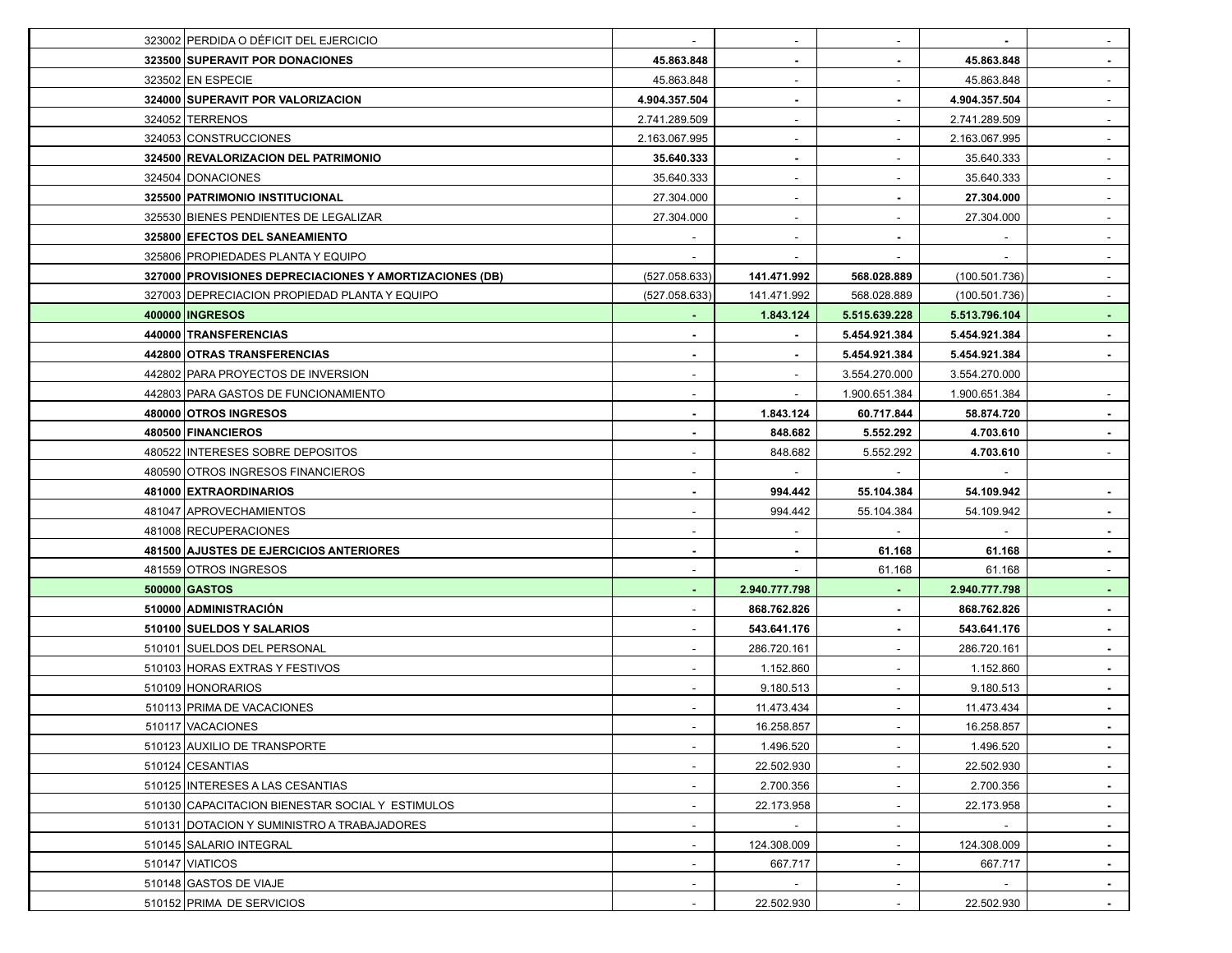| 510164 OTRAS PRIMAS                                            | $\sim$                   | 22.502.931               |                          | 22.502.931               | $\sim$         |
|----------------------------------------------------------------|--------------------------|--------------------------|--------------------------|--------------------------|----------------|
| 510200 CONTRIBUCIONES IMPUTADAS                                | $\overline{\phantom{a}}$ | 156.400                  | $\blacksquare$           | 156.400                  | $\sim$         |
| 510201 INCAPACIDADES                                           | $\overline{\phantom{a}}$ | 156.400                  | $\blacksquare$           | 156.400                  | $\sim$         |
| 510203   INDEMNIZACIONES                                       |                          |                          | $\blacksquare$           |                          | $\sim$         |
| 510204 GASTOS MEDICOS Y DROGAS                                 |                          |                          |                          |                          | $\sim$         |
| 510300 CONTRIBUCIONES EFECTIVAS                                |                          | 95.670.810               |                          | 95.670.810               | $\sim$         |
| 510302 APORTES CAJA DE COMPENSACIÓN                            |                          | 15.214.518               |                          | 15.214.518               | $\blacksquare$ |
| 510303 APORTES A SEGURIDAD SOCIAL                              |                          | 32.344.730               | $\blacksquare$           | 32.344.730               | $\blacksquare$ |
| 510305 RIESGOS PROFESIONALES                                   |                          | 2.476.750                |                          | 2.476.750                | $\blacksquare$ |
| 510307 COTIZACIÓN DEL RÉGIMEN DE AHORRO INDIVIDUAL             |                          | 45.634.812               |                          | 45.634.812               | $\blacksquare$ |
| 510400 APORTES SOBRE LA NOMINA                                 |                          | 56.047.530               |                          | 56.047.530               | $\sim$         |
| 510401 APORTES AL ICBF                                         |                          | 33.627.625               |                          | 33.627.625               | $\sim$         |
| 510402 APORTES AL SENA                                         | $\overline{\phantom{a}}$ | 22.419.905               | $\sim$                   | 22.419.905               | $\sim$         |
| 511100 GENERALES                                               |                          | 160.186.612              |                          | 160.186.612              | $\sim$         |
| 511111 COMISIONES - HONORARIOS                                 |                          | 4.457.600                |                          | 4.457.600                | $\blacksquare$ |
| 511113 VIGILANCIA Y SEGURIDAD                                  |                          | 43.625.893               |                          | 43.625.893               |                |
| 511114 MATERIALES Y SUMINISTROS                                | $\overline{\phantom{a}}$ | 1.959.499                | $\overline{\phantom{a}}$ | 1.959.499                | $\sim$         |
| 511115 MANTENIMIENTO                                           | $\overline{\phantom{a}}$ | 13.155.974               | $\blacksquare$           | 13.155.974               | $\blacksquare$ |
| 511116 REPARACION                                              |                          |                          |                          |                          | $\blacksquare$ |
| 511117 SERVICIOS PÚBLICOS                                      |                          | 19.061.456               |                          | 19.061.456               | $\sim$         |
| 511118 ARRENDAMIENTOS                                          | $\overline{\phantom{a}}$ | 21.421.494               |                          | 21.421.494               | $\sim$         |
| 511119 VIATICOS Y GASTOS DE VIAJE                              | $\overline{\phantom{a}}$ | $\overline{\phantom{a}}$ | ٠                        |                          | $\sim$         |
| 511121   IMPRESOS, PUBLICACIONES, SUSCRIPCIONES Y AFILIACIONES | $\sim$                   | $\sim$                   | $\sim$                   | $\sim$                   | $\sim$         |
| 511122 FOTOCOPIAS                                              |                          | 190.000                  |                          | 190.000                  | $\sim$         |
| 511123 COMUNICACIONES Y TRANSPORTE                             |                          | 2.538.545                |                          | 2.538.545                | $\blacksquare$ |
| 511125 SEGUROS GENERALES                                       |                          | 13.982.762               |                          | 13.982.762               | $\sim$         |
| 511127 PROMOCION Y DIVULGACION                                 |                          | 2.768.393                |                          | 2.768.393                | $\blacksquare$ |
| 511146 COMBUSTIBLES Y LUBRICANTES                              | $\overline{\phantom{a}}$ | 512.980                  | $\blacksquare$           | 512.980                  | $\sim$         |
| 511149 SERVICIOS DE ASEO Y CAFETERÍA                           |                          | 31.183.310               |                          | 31.183.310               | $\blacksquare$ |
| 511155 ELEMENTOS DE ASEO Y CAFETERIA                           |                          | 5.144.306                |                          | 5.144.306                | $\blacksquare$ |
| 511164 GASTOS LEGALES                                          |                          | 184.400                  |                          | 184.400                  | $\sim$         |
| 511165   INTANGIBLES                                           | $\overline{\phantom{a}}$ | $\sim$                   | $\overline{\phantom{a}}$ | $\overline{\phantom{a}}$ | $\sim$         |
| 511190 OTROS GASTOS GENERALES                                  | $\sim$                   | $\blacksquare$           | $\sim$                   | $\overline{\phantom{a}}$ | $\sim$         |
| 512000 IMPUESTOS, CONTRIBUCIONES Y TASAS                       |                          | 13.060.298               |                          | 13.060.298               | $\sim$         |
| 512001 PREDIAL UNIFICADO                                       |                          | 11.191.886               |                          | 11.191.886               | $\sim$         |
| 512002 CUOTA DE FISCALIZACION Y AUDITAJE                       |                          |                          |                          |                          |                |
| 512006 VALORIZACIONES                                          | $\overline{\phantom{a}}$ | $\sim$                   | $\sim$                   | $\overline{\phantom{a}}$ | $\sim$         |
| 512008 SANCIONES                                               | $\sim$                   | $\blacksquare$           | $\sim$                   | $\sim$                   | $\sim$         |
| 512011   IMPUESTO VEHICULOS AUTOMOTORES                        | $\sim$                   | $\sim$                   | $\overline{\phantom{a}}$ | $\sim$                   | $\blacksquare$ |
| 512017 INTERESES DE MORA                                       | $\overline{\phantom{a}}$ | $\sim$                   | $\overline{\phantom{a}}$ | ٠                        | $\blacksquare$ |
| 512024 GRAVAMEN A LAS TRANSACCIONES FINANCIERAS                | $\overline{\phantom{a}}$ | 1.868.412                | $\sim$                   | 1.868.412                | $\sim$         |
| 512090 OTROS IMPUESTOS RETENCIONES ASUMIDAS                    | $\sim$                   | $\sim$                   | $\sim$                   | $\sim$                   | $\sim$         |
| 530000 PROVISIONES, AGOTAMIENTO, DEPRECIACIONES Y AMORT        | $\sim$                   | $\sim$                   | $\sim$                   | $\sim$                   | $\sim$         |
| 530200 PROVISIÓN PARA PROTECCION DE                            | $\sim$                   | $\sim$                   | $\blacksquare$           | $\blacksquare$           | $\sim$         |
| 530232 INVERSIONES DE ADMINISTRACION DE LIQUIDEZ               |                          | $\overline{\phantom{a}}$ |                          |                          | ۰.             |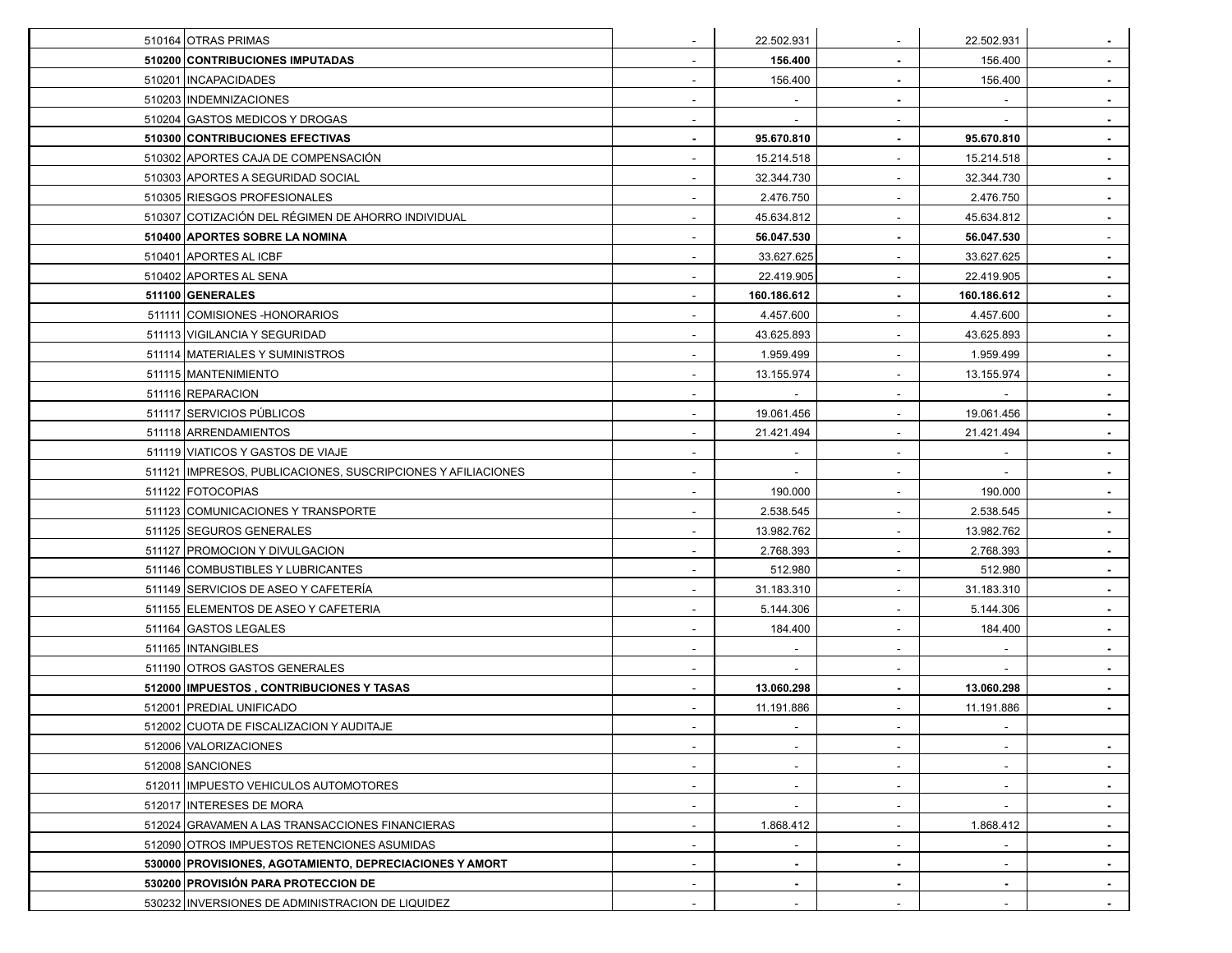| 530400 PROVISIÓN PARA DEUDORES                                |                          | $\blacksquare$           |                | $\blacksquare$           |                          |
|---------------------------------------------------------------|--------------------------|--------------------------|----------------|--------------------------|--------------------------|
| 530490 OTROS DEUDORES                                         |                          | $\sim$                   |                | $\overline{\phantom{a}}$ |                          |
| 531300 PROVISIÓN PARA OBLIGACIONES FISCALES                   |                          | $\blacksquare$           |                |                          |                          |
| 531301 IMPUESTO DE RENTA Y COMPLEMENTARIOS                    |                          | $\sim$                   |                |                          |                          |
| 533000 DEPRECIACIÓN DE PROPIEDADES PLANTA Y EQUIPO            |                          | $\sim$                   |                |                          |                          |
| 533001 EDIFICACIONES                                          |                          | $\sim$                   |                | $\overline{\phantom{a}}$ |                          |
| 533004   MAQUINARIA Y EQUIPO                                  |                          | $\overline{\phantom{a}}$ |                |                          |                          |
| 533005 EQUIPO MEDICO Y CIENTIFICO                             |                          | $\sim$                   |                |                          |                          |
| 533006 MUEBLES ENSERES Y EQUIPO OFICINA                       |                          | $\overline{\phantom{a}}$ |                |                          |                          |
| 533007 LEQUIPO DE COMUNICACIÓN Y COMPUTACIÓN                  |                          | $\overline{\phantom{a}}$ |                |                          |                          |
| 533008 EQUIPO DE TRANSPORTE TRACCION Y ELEVACION              | $\overline{\phantom{a}}$ | $\sim$                   | $\sim$         |                          |                          |
| 550800 MEDIO AMBIENTE                                         |                          | 2.068.679.244            |                | 2.068.679.244            | $\blacksquare$           |
| 550804 INVESTIGACION                                          |                          | 2.068.679.244            |                | 2.068.679.244            |                          |
| 580000 OTROS GASTOS                                           |                          | 3.335.728                |                | 3.335.728                |                          |
| 580200 COMISIONES                                             |                          | 603.332                  |                | 603.332                  |                          |
| 580238 COMISIONES Y OTROS GASTOS BANCARIOS                    |                          | 603.332                  |                | 603.332                  |                          |
| 580500 FINANCIEROS                                            |                          |                          |                |                          |                          |
| 580590 OTROS GASTOS FINANCIEROS                               |                          |                          |                |                          |                          |
| 581500 AJUSTES DE EJERCICIOS ANTERIORES                       |                          | 2.732.396                |                | 2.732.396                |                          |
| 581589 AJUSTES A GASTOS DE OPERACIÓN                          |                          | 2.732.396                |                | 2.732.396                |                          |
| 590000 CIERRE DE INGRESOS, GASTOS Y COSTOS                    |                          | $\sim$                   |                | $\blacksquare$           |                          |
| 590500 CIERRE DE INGRESOS, GASTOS Y COSTOS                    |                          | $\blacksquare$           |                | $\blacksquare$           |                          |
| 590501 CIERRE DE INGRESOS, GASTOS Y COSTOS                    |                          |                          |                |                          |                          |
| 800000 CUENTAS DE ORDEN DEUDORAS                              |                          | 66.156.587               | 66.156.587     |                          |                          |
| 810000 DERECHOS CONTINGENTES                                  | 4.000                    |                          |                | 4.000                    |                          |
| 812000 LITIGIOS Y MECANISMOS ALTERNATIVOS                     | 4.000                    | $\blacksquare$           |                | 4.000                    |                          |
| 812001 CIVILES                                                | 4.000                    | $\overline{\phantom{a}}$ |                | 4.000                    |                          |
| 830000 DEUDORAS DE CONTROL POR EL CONTRA                      | 2.426.355.821            | 66.156.587               |                | 2.492.512.408            |                          |
| 831500 ACTIVOS TOTAL DEPRECIADOS - AGOTADOS O AMORT           | 2.421.980.479            | 66.156.587               |                | 2.488.137.066            |                          |
| 831510 PROPIEDADES PLANTA Y EQUIPO                            | 2.421.980.479            | 66.156.587               |                | 2.488.137.066            |                          |
| 834700 BIENES ENTREGADOS A TERCEROS                           |                          | $\blacksquare$           | $\blacksquare$ |                          | $\overline{\phantom{a}}$ |
| 834704 PROPIEDADESPLANTA Y EQUIPO                             | 4.375.342                | $\sim$                   | $\sim$         | 4.375.342                | $\sim$                   |
| 890000 DEUDORAS POR EL CONTRARIO (CR)                         | (2.426.359.821)          | $\blacksquare$           | 66.156.587     | (2.492.516.408)          |                          |
| 890500 DERECHOS CONTINGENTES                                  | (4.000)                  |                          |                | (4.000)                  |                          |
| 890506 LITIGIOS Y MECANISMOS A. DE SOLUCION                   | (4.000)                  |                          |                | (4.000)                  |                          |
| 891500 DEUDORAS DE CONTROL POR EL CONTRA (CR)                 | (2.426.355.821)          | $\sim$                   | 66.156.587     | (2.492.512.408)          |                          |
| 891506 ACTIVOS TOTALMENTE DEPRECIADOS, AGOTADOS O AMORTIZADOS | (2.421.980.479)          | $\sim$                   | 66.156.587     | (2.488.137.066)          |                          |
| 891518 BIENES ENTREGADOS A TERCEROS                           | (4.375.342)              |                          |                | (4.375.342)              | $\sim$                   |
| 900000 CUENTAS DE ORDEN ACREEDORAS                            |                          | 37.137.724.178           | 37.137.724.178 |                          |                          |
| 910000 RESPONSABILIDADES CONTINGENTES                         | 6.084.704.157            | 1.414.086.836            | 1.045.012      | 4.671.662.333            | $\sim$                   |
| 919000 OTRAS RESPOSABILIDADES                                 | 6.084.704.157            | 1.414.086.836            | 1.045.012      | 4.671.662.333            | $\sim$                   |
| 919090 OTRAS RESPOSABILIDADES                                 | 6.084.704.157            | 1.414.086.836            | 1.045.012      | 4.671.662.333            | $\sim$                   |
| 930000 ACREEDORAS DE CONTROL                                  | 5.846.401                | $\sim$                   | 27.522.321.233 | 27.528.167.634           | $\sim$                   |
| 934600 BIENES RECIBIDOS DE TERCEROS                           | 5.846.401                | $\sim$                   |                | 5.846.401                | $\sim$                   |
| 934619 PROPIEDADES PLANTA Y EQUIPO                            | 5.846.401                | $\sim$                   |                | 5.846.401                | $\sim$                   |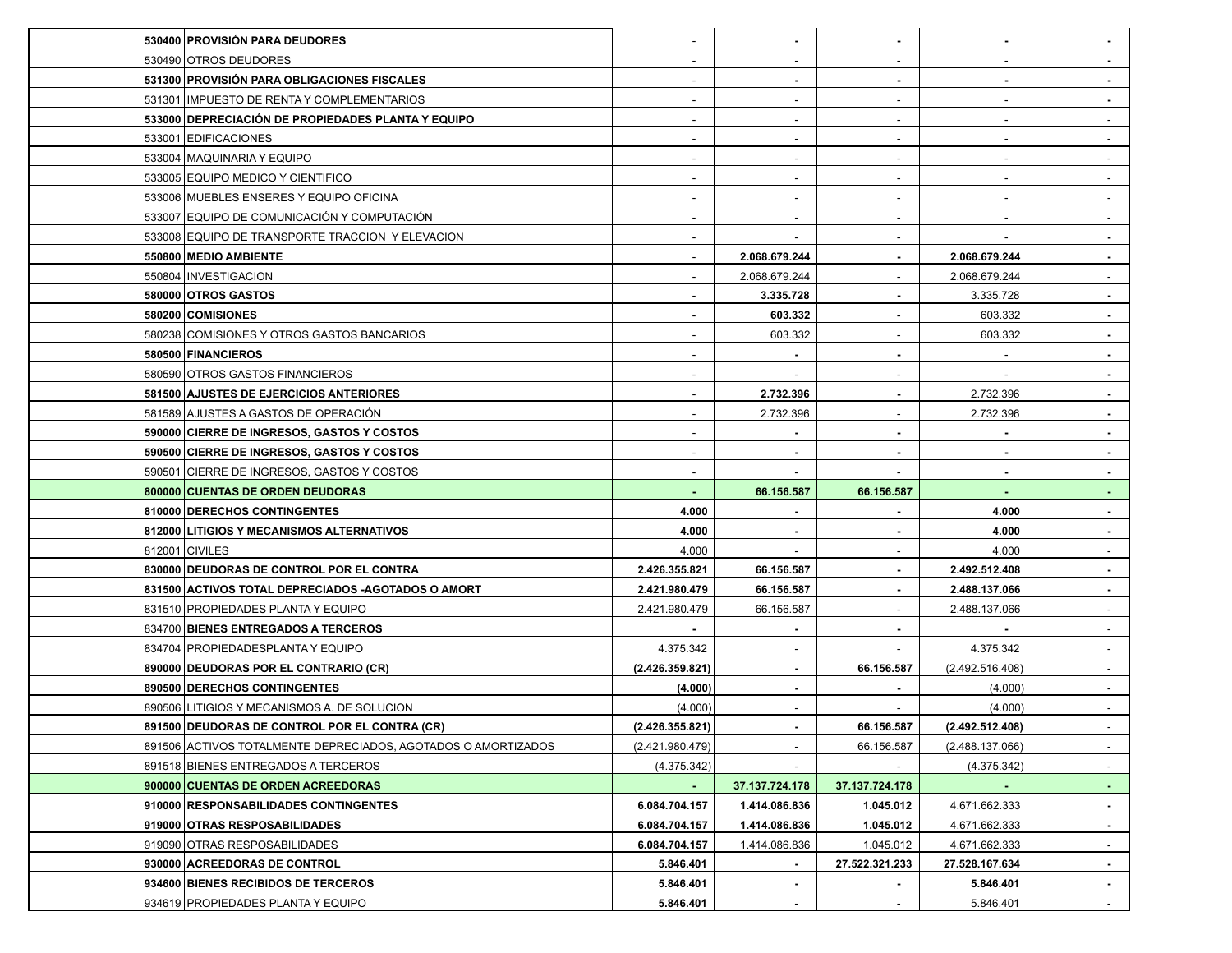| 939000 OTRAS CUENTAS ACREEDORAS DE CONTROL            |                 | 8.200.271.097  | 27.522.321.233 | 19.322.050.136   |  |
|-------------------------------------------------------|-----------------|----------------|----------------|------------------|--|
| 939013 CONVENIOS                                      |                 | 8.200.271.097  | 27.522.321.233 | 19.322.050.136   |  |
| 990000 ACREEDORAS POR CONTRA (DB)                     | (6.090.550.558) | 27.523.366.245 | 9.614.357.933  | (23.999.558.870) |  |
| 990500 RESPONSABILIDADES CONTINGENTES POR CONTRA (DB) | (6.084.704.157) | 1.045.012      | 1.414.086.836  | (4.671.662.333)  |  |
| 990511 GARANTIAS CONTRACTUALES                        |                 |                |                |                  |  |
| 990590 OTRAS RESPOSABILIDADES CONTINGENTES            | (6.084.704.157) | 1.045.012      | 1.414.086.836  | (4.671.662.333)  |  |
| 991500 ACREEDORAS DE CONTROL POR EL CONTRA            | (5.846.401)     | 27.522.321.233 | 8.200.271.097  | (19.327.896.537) |  |
| 991506 BIENES RECIBIDOS DE TERCEROS                   | (5.846.401)     |                |                | (5.846.401)      |  |
| 991590 OTRAS CUENTAS ACREEDORAS DE CONTROL            |                 | 27.522.321.233 | 8.200.271.097  | (19.322.050.136) |  |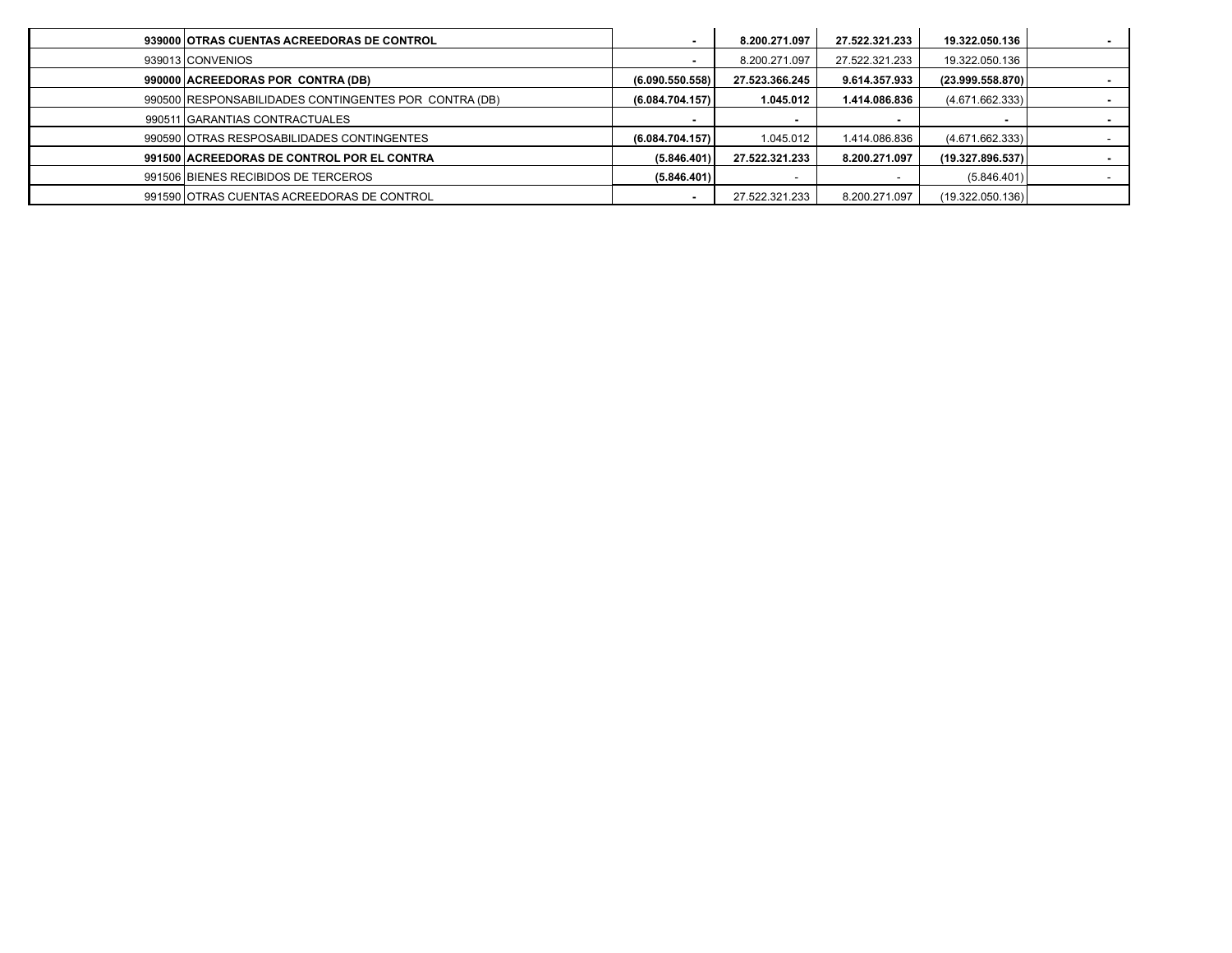| <b>NO CORRIENTE</b>                                  |
|------------------------------------------------------|
| 9.384.207.918                                        |
|                                                      |
|                                                      |
|                                                      |
|                                                      |
|                                                      |
| L,                                                   |
| Ì                                                    |
| $\overline{a}$                                       |
| $\overline{\phantom{a}}$                             |
| $\overline{ }$                                       |
| $\overline{a}$                                       |
|                                                      |
|                                                      |
|                                                      |
|                                                      |
| $\overline{\phantom{a}}$                             |
| $\overline{\phantom{a}}$<br>$\overline{\phantom{a}}$ |
| $\overline{a}$                                       |
| Ė                                                    |
| $\overline{a}$                                       |
|                                                      |
| j                                                    |
|                                                      |
|                                                      |
| ï                                                    |
| Ì.                                                   |
| $\overline{a}$                                       |
| $\overline{a}$                                       |
|                                                      |
|                                                      |
|                                                      |
|                                                      |
|                                                      |
| j                                                    |
|                                                      |
| 4.285.657.580                                        |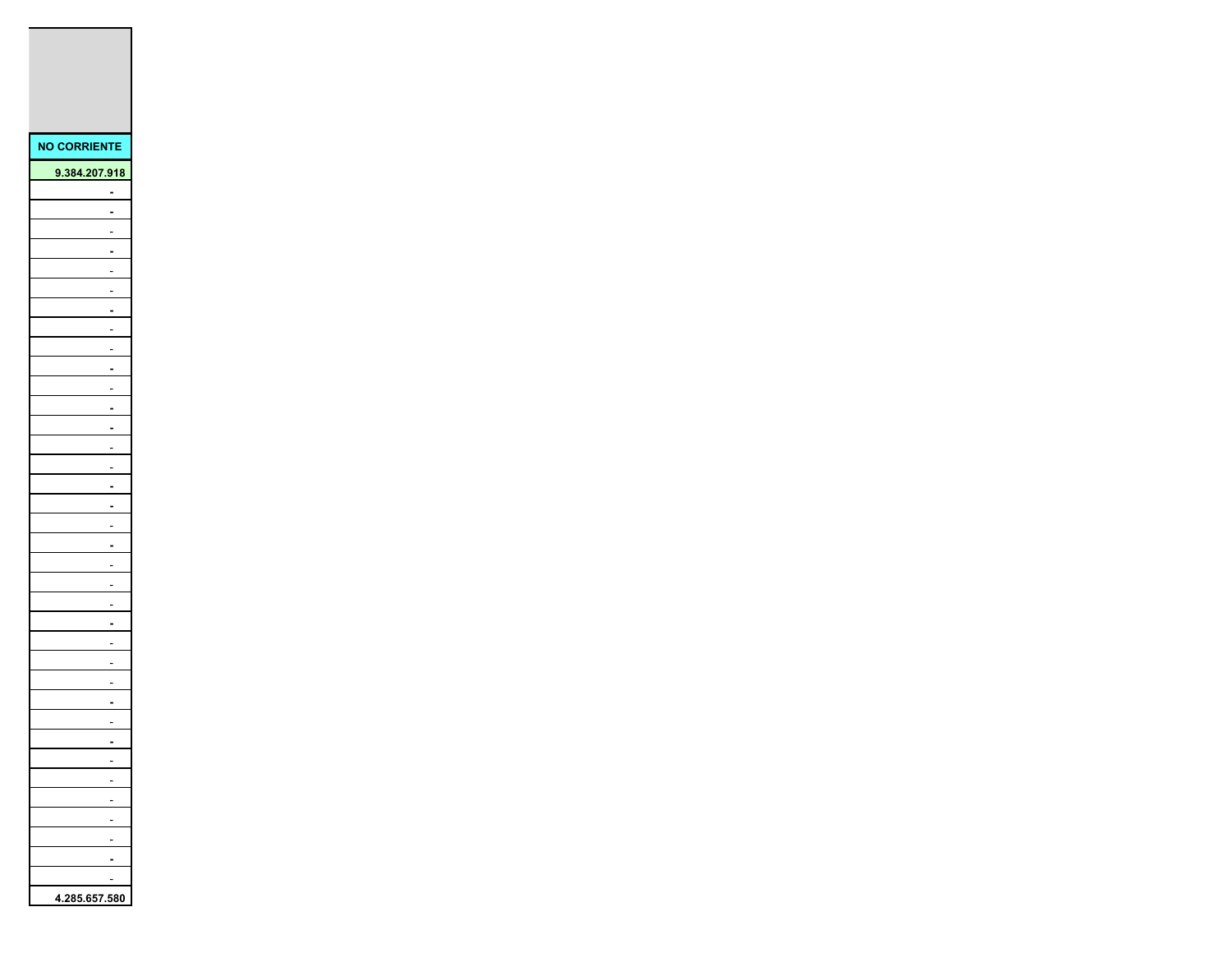| 220.981.817     |
|-----------------|
| 204.445.972     |
| 16.535.845      |
| 6.713.087       |
| 6.713.087       |
| 1.716.846.981   |
| 1.716.846.981   |
| 456.311.797     |
| 456.311.797     |
|                 |
|                 |
| 3.673.617.891   |
| 1.206.801.021   |
| 2.466.816.870   |
| 1.085.569.616   |
| 765.291.789     |
| 320.277.827     |
| 932.955.166     |
| 107.294.279     |
| 825.660.887     |
| 322.877.207     |
| 116.762.133     |
| 206.115.074     |
|                 |
| (4.130.215.982) |
| (639.638.747)   |
| (155.035.112)   |
| (1.853.267.037) |
| (666.619.346)   |
| (546.819.097)   |
| (268.836.643)   |
| 5.098.550.338   |
|                 |
|                 |
|                 |
|                 |
|                 |
|                 |
| 75.710.822      |
| 23.978.674      |
| 51.732.148      |
| (906.427)       |
| (906.427)       |
|                 |
| 50.389.998      |
|                 |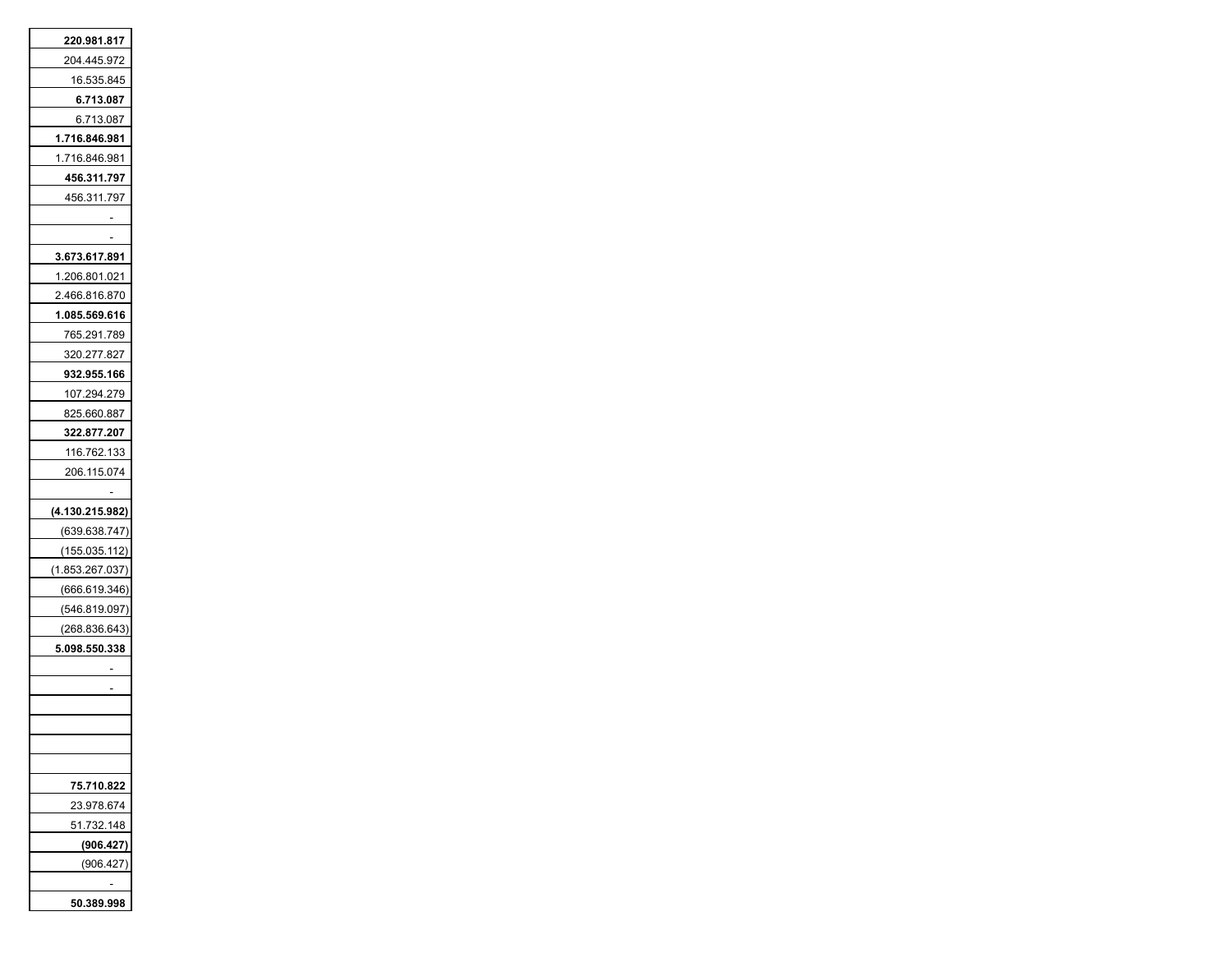| 50.389.998     |
|----------------|
| (48.990.270)   |
| (48.990.270)   |
| 117.988.711    |
| 117.988.711    |
|                |
|                |
|                |
|                |
|                |
|                |
| 4.904.357.504  |
| 2.741.289.509  |
| 2.163.067.995  |
| 10.676.491.365 |
| 82.640         |
| 82.640         |
| 82.640         |
| 10.676.408.725 |
|                |
|                |
|                |
|                |
|                |
|                |
|                |
|                |
|                |
|                |
|                |
|                |
|                |
|                |
|                |
|                |
|                |
|                |
|                |
|                |
|                |
|                |
|                |
|                |
|                |
|                |
|                |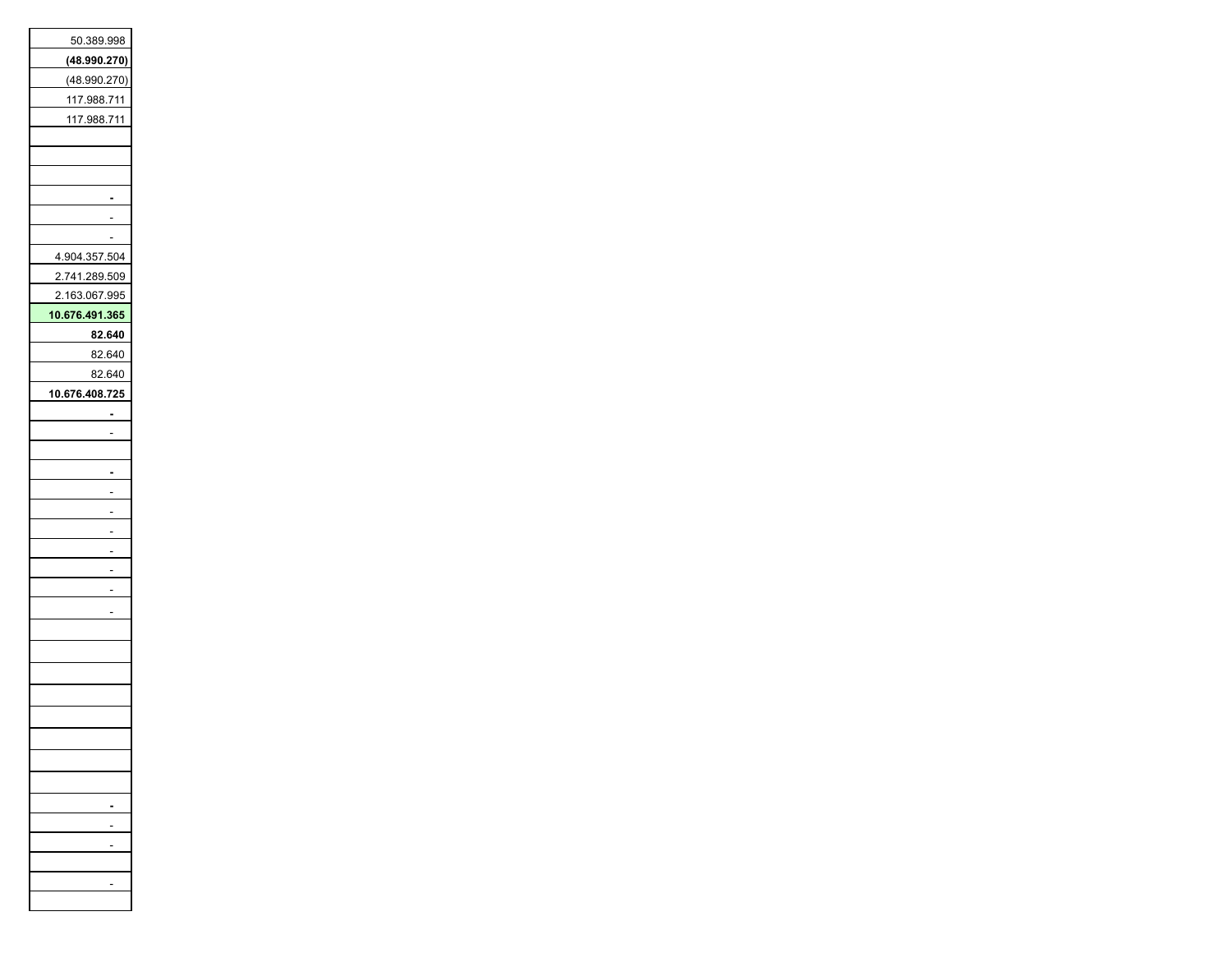| 10.676.408.725 |
|----------------|
| 10.676.408.725 |
|                |
|                |
|                |
|                |
|                |
|                |
|                |
|                |
|                |
|                |
|                |
|                |
|                |
|                |
|                |
|                |
|                |
|                |
|                |
|                |
|                |
|                |
|                |
|                |
|                |
| 12.567.492.782 |
| 12.567.492.782 |
| 7.654.828.833  |
| 7.654.828.833  |
|                |
|                |
|                |
|                |
|                |
|                |
|                |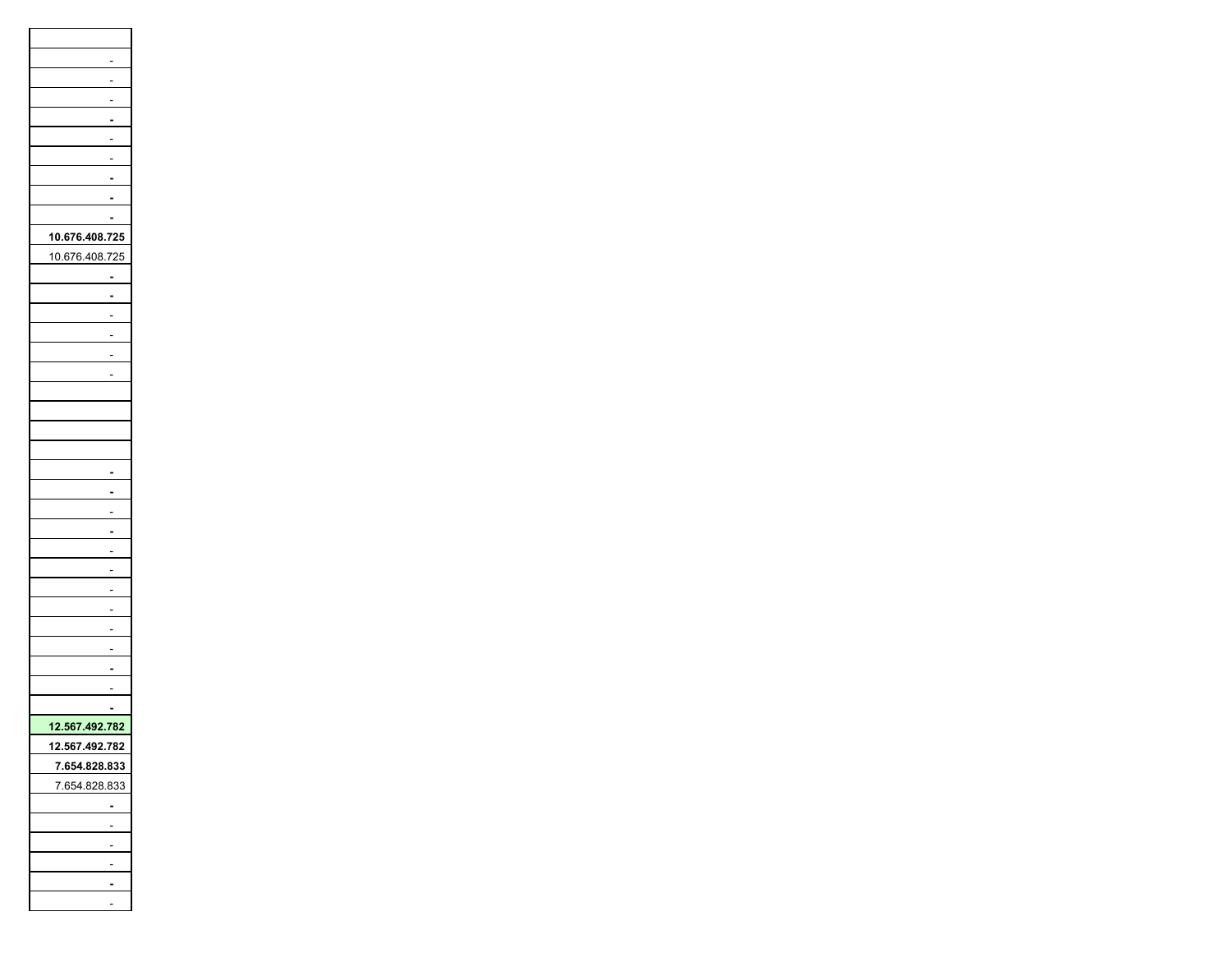| 45.863.848<br>45.863.848<br>4.904.357.504<br>2.741.289.509<br>2.163.067.995<br>35.640.333<br>35.640.333<br>27.304.000<br>27.304.000<br>(100.501.736)<br>(100.501.736)<br>5.513.796.104<br>5.454.921.384<br>5.454.921.384<br>3.554.270.000<br>1.900.651.384<br>58.874.720<br>4.703.610<br>4.703.610<br>54.109.942<br>54.109.942<br>61.168<br>61.168<br>2.940.777.798<br>868.762.826<br>543.641.176<br>286.720.161<br>1.152.860<br>9.180.513<br>11.473.434<br>Τ<br>1.496.520<br>22.502.930<br>2.700.356<br>22.173.958<br>124.308.009<br>667.717 |            |
|-----------------------------------------------------------------------------------------------------------------------------------------------------------------------------------------------------------------------------------------------------------------------------------------------------------------------------------------------------------------------------------------------------------------------------------------------------------------------------------------------------------------------------------------------|------------|
|                                                                                                                                                                                                                                                                                                                                                                                                                                                                                                                                               |            |
|                                                                                                                                                                                                                                                                                                                                                                                                                                                                                                                                               |            |
|                                                                                                                                                                                                                                                                                                                                                                                                                                                                                                                                               |            |
|                                                                                                                                                                                                                                                                                                                                                                                                                                                                                                                                               |            |
|                                                                                                                                                                                                                                                                                                                                                                                                                                                                                                                                               |            |
|                                                                                                                                                                                                                                                                                                                                                                                                                                                                                                                                               |            |
|                                                                                                                                                                                                                                                                                                                                                                                                                                                                                                                                               |            |
|                                                                                                                                                                                                                                                                                                                                                                                                                                                                                                                                               |            |
|                                                                                                                                                                                                                                                                                                                                                                                                                                                                                                                                               |            |
|                                                                                                                                                                                                                                                                                                                                                                                                                                                                                                                                               |            |
|                                                                                                                                                                                                                                                                                                                                                                                                                                                                                                                                               |            |
|                                                                                                                                                                                                                                                                                                                                                                                                                                                                                                                                               |            |
|                                                                                                                                                                                                                                                                                                                                                                                                                                                                                                                                               |            |
|                                                                                                                                                                                                                                                                                                                                                                                                                                                                                                                                               |            |
|                                                                                                                                                                                                                                                                                                                                                                                                                                                                                                                                               |            |
|                                                                                                                                                                                                                                                                                                                                                                                                                                                                                                                                               |            |
|                                                                                                                                                                                                                                                                                                                                                                                                                                                                                                                                               |            |
|                                                                                                                                                                                                                                                                                                                                                                                                                                                                                                                                               |            |
|                                                                                                                                                                                                                                                                                                                                                                                                                                                                                                                                               |            |
|                                                                                                                                                                                                                                                                                                                                                                                                                                                                                                                                               |            |
|                                                                                                                                                                                                                                                                                                                                                                                                                                                                                                                                               |            |
|                                                                                                                                                                                                                                                                                                                                                                                                                                                                                                                                               |            |
|                                                                                                                                                                                                                                                                                                                                                                                                                                                                                                                                               |            |
|                                                                                                                                                                                                                                                                                                                                                                                                                                                                                                                                               |            |
|                                                                                                                                                                                                                                                                                                                                                                                                                                                                                                                                               |            |
|                                                                                                                                                                                                                                                                                                                                                                                                                                                                                                                                               |            |
|                                                                                                                                                                                                                                                                                                                                                                                                                                                                                                                                               |            |
|                                                                                                                                                                                                                                                                                                                                                                                                                                                                                                                                               |            |
|                                                                                                                                                                                                                                                                                                                                                                                                                                                                                                                                               |            |
|                                                                                                                                                                                                                                                                                                                                                                                                                                                                                                                                               |            |
|                                                                                                                                                                                                                                                                                                                                                                                                                                                                                                                                               |            |
|                                                                                                                                                                                                                                                                                                                                                                                                                                                                                                                                               |            |
|                                                                                                                                                                                                                                                                                                                                                                                                                                                                                                                                               |            |
|                                                                                                                                                                                                                                                                                                                                                                                                                                                                                                                                               |            |
|                                                                                                                                                                                                                                                                                                                                                                                                                                                                                                                                               |            |
|                                                                                                                                                                                                                                                                                                                                                                                                                                                                                                                                               |            |
|                                                                                                                                                                                                                                                                                                                                                                                                                                                                                                                                               |            |
|                                                                                                                                                                                                                                                                                                                                                                                                                                                                                                                                               |            |
|                                                                                                                                                                                                                                                                                                                                                                                                                                                                                                                                               |            |
|                                                                                                                                                                                                                                                                                                                                                                                                                                                                                                                                               |            |
|                                                                                                                                                                                                                                                                                                                                                                                                                                                                                                                                               |            |
|                                                                                                                                                                                                                                                                                                                                                                                                                                                                                                                                               |            |
|                                                                                                                                                                                                                                                                                                                                                                                                                                                                                                                                               |            |
|                                                                                                                                                                                                                                                                                                                                                                                                                                                                                                                                               | 22.502.930 |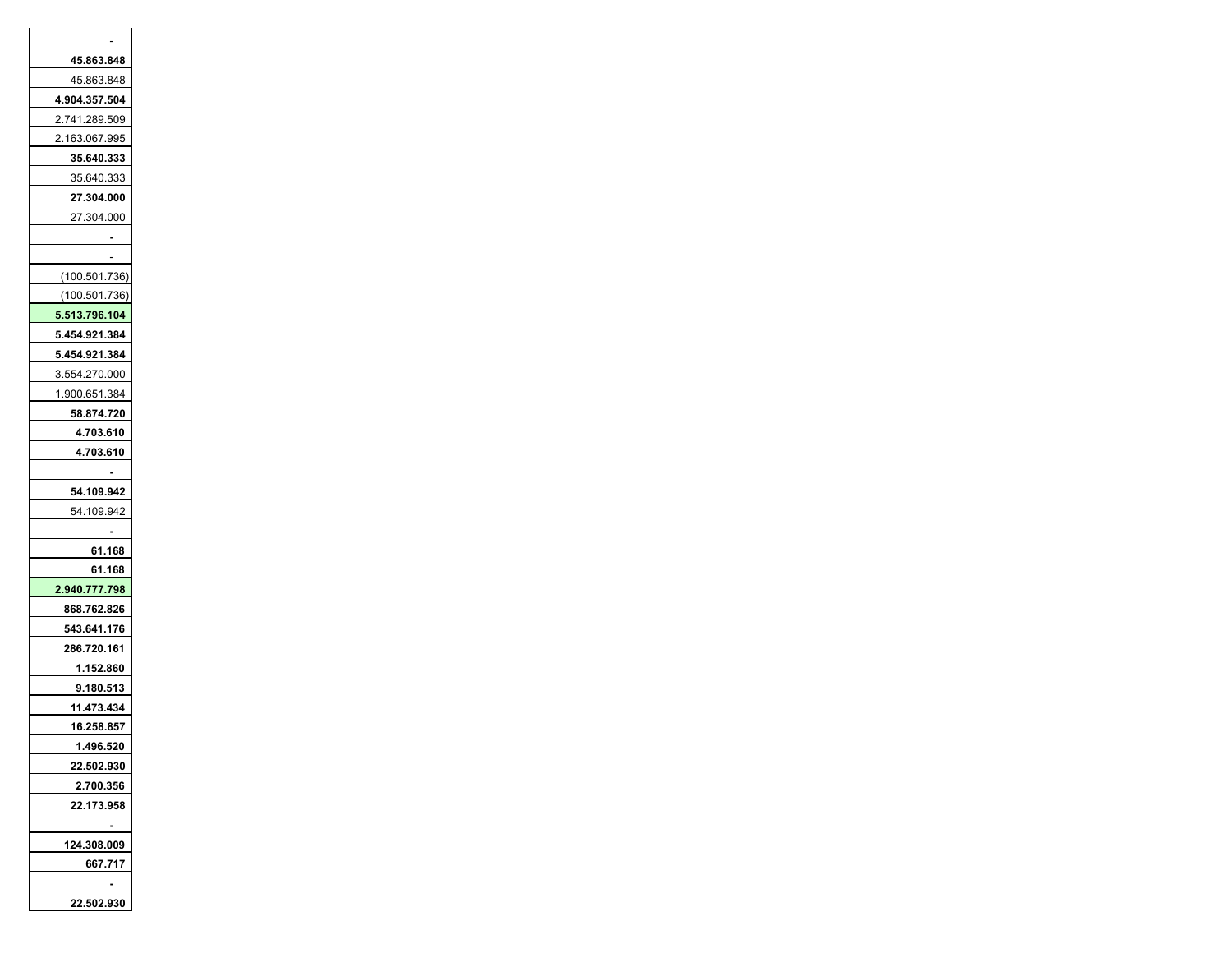| 22.502.931  |
|-------------|
| 156.400     |
| 156.400     |
|             |
|             |
| 95.670.810  |
| 15.214.518  |
| 32.344.730  |
| 2.476.750   |
| 45.634.812  |
| 56.047.530  |
| 33.627.625  |
| 22.419.905  |
| 160.186.612 |
| 4.457.600   |
| 43.625.893  |
| 1.959.499   |
| 13.155.974  |
|             |
| 19.061.456  |
| 21.421.494  |
|             |
|             |
| 190.000     |
| 2.538.545   |
| 13.982.762  |
| 2.768.393   |
| 512.980     |
| 31.183.310  |
| 5.144.306   |
| 184.400     |
|             |
|             |
|             |
| 13.060.298  |
| 11.191.886  |
|             |
|             |
|             |
|             |
|             |
| 1.868       |
|             |
|             |
|             |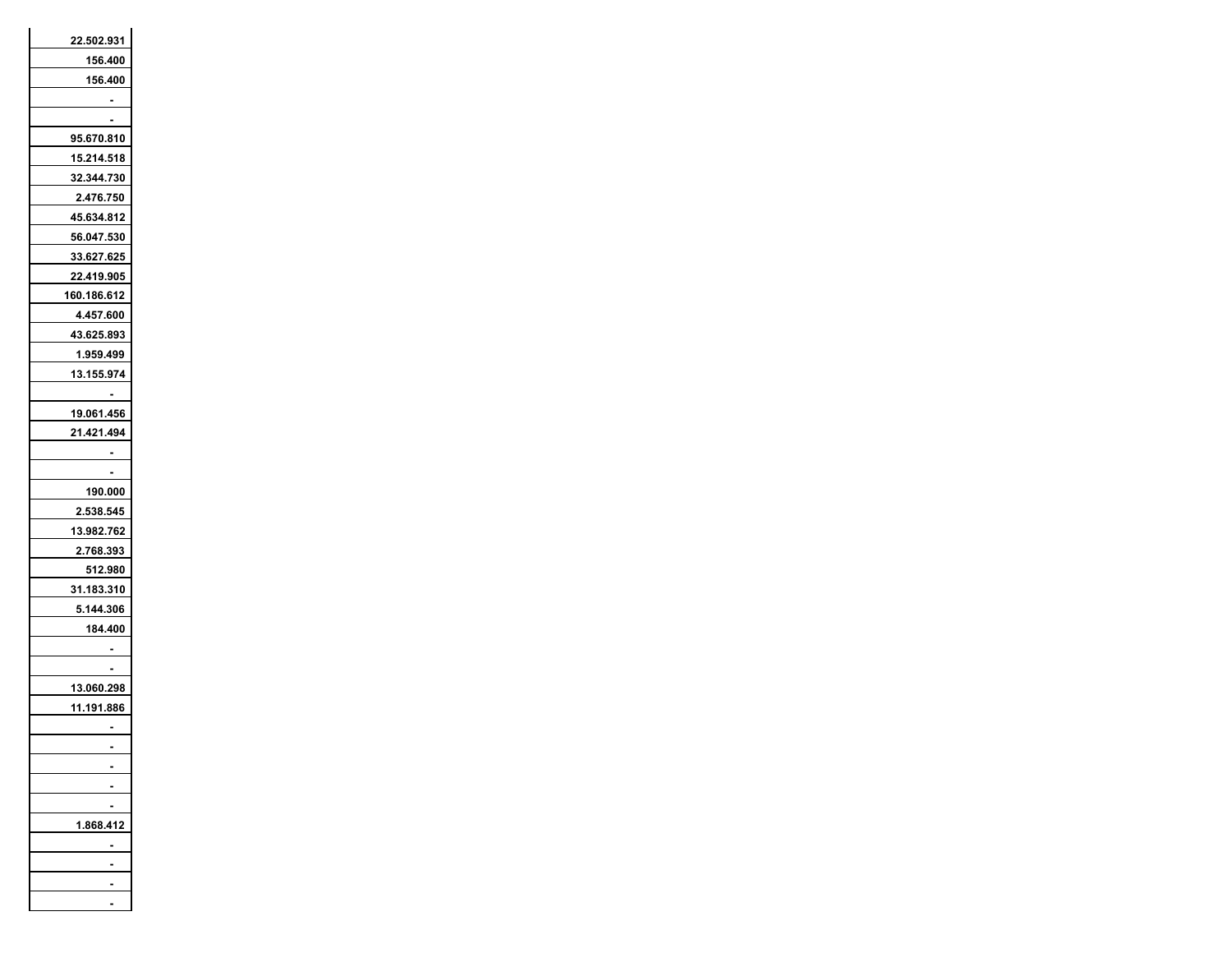| 2.068.679.244   |
|-----------------|
| 2.068.679.244   |
| 3.335.728       |
| 603.332         |
|                 |
| 603.332         |
|                 |
|                 |
| 2.732.396       |
| 2.732.396       |
|                 |
|                 |
|                 |
|                 |
| 4.000           |
| 4.000           |
| 4.000           |
| 2.492.512.408   |
| 2.488.137.066   |
| 2.488.137.066   |
|                 |
| 4.375.342       |
| (2.492.516.408) |
| (4.000)         |
| (4.000)         |
| (2.492.512.408) |
| (2.488.137.066) |
| (4.375.342)     |
|                 |
|                 |
| 4.671.662.333   |
| 4.671.662.333   |
| 4.671.662.333   |
| 27.528.167.634  |
| 5.846.401       |
| 5.846.401       |